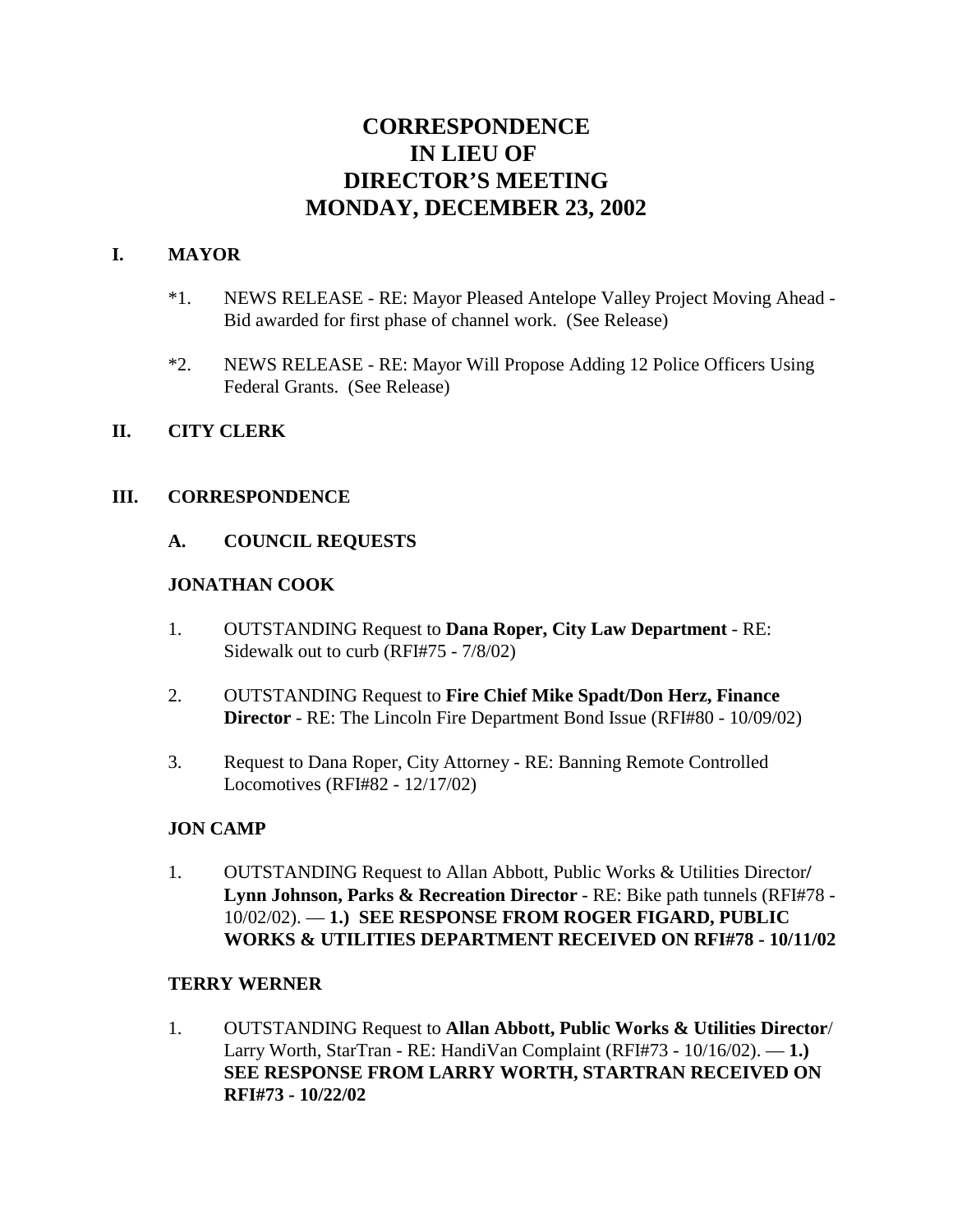- 2. OUTSTANDING Request to **Don Herz, Finance Director**/Police Chief Tom Casady - RE: Parking Meters and Tickets (RFI#79 - 11/15/02). — **1.) SEE RESPONSE FROM CHIEF CASADY, LPD RECEIVED ON RFI #79 - 11/26/02**
- 3. Request to Public Works & Utilities Department RE: Traffic Light Changes at  $11<sup>th</sup>$  & "O" Streets (RFI#82 - 12/16/02)

## **GLENN FRIENDT**

1. Request to Allan Abbott, Public Works & Utilities Director/Lynn Johnson, Parks & Recreation Director/Marvin Krout, Planning Director - RE: Commuter/ Recreation trail crossings beneath S.  $84<sup>th</sup>$  & Old Cheney Road (RFI#19 - 12/18/02)

# **B. DIRECTORS AND DEPARTMENT HEADS**

#### **LAW DEPARTMENT**

\*1. Response E-Mail from Steven Huggenberger, Assistant City Attorney to Sherian Lund - RE: Cable TV rate increase. (See E-Mail)

#### **LIBRARY**

\*1. Director's Report - Lincoln City Libraries - November 2002 Statistics - Monthly Categorical Report - Fund Balances.

# **PLANNING**

\*1. Response E-Mail from Ray Hill to Larry & Gloria Larson - RE: Street Naming in the Northern Woods Development (renaming N. 82<sup>nd</sup> Street as N. 81<sup>st</sup> Street). (See E-Mail)

# **PLANNING COMMISSION FINAL ACTION . . . . .**

- \*1. Special Permit No. 1996 (Zion Church  $9<sup>th</sup> \& D$  Streets) Resolution No. PC-00782.
- \*2. Final Plat No. 02010 Meadow View  $1<sup>st</sup>$  Addition (Southeast corner of S.W. 84<sup>th</sup> & W. Van Dorn) Resolution No. PC-00783.
- \*3. Final Plat No. 02040 Nebraska Heart Hospital Addition (So. 91st Street  $\&$ Heritage Lakes Drive) Resolution No. PC-00785.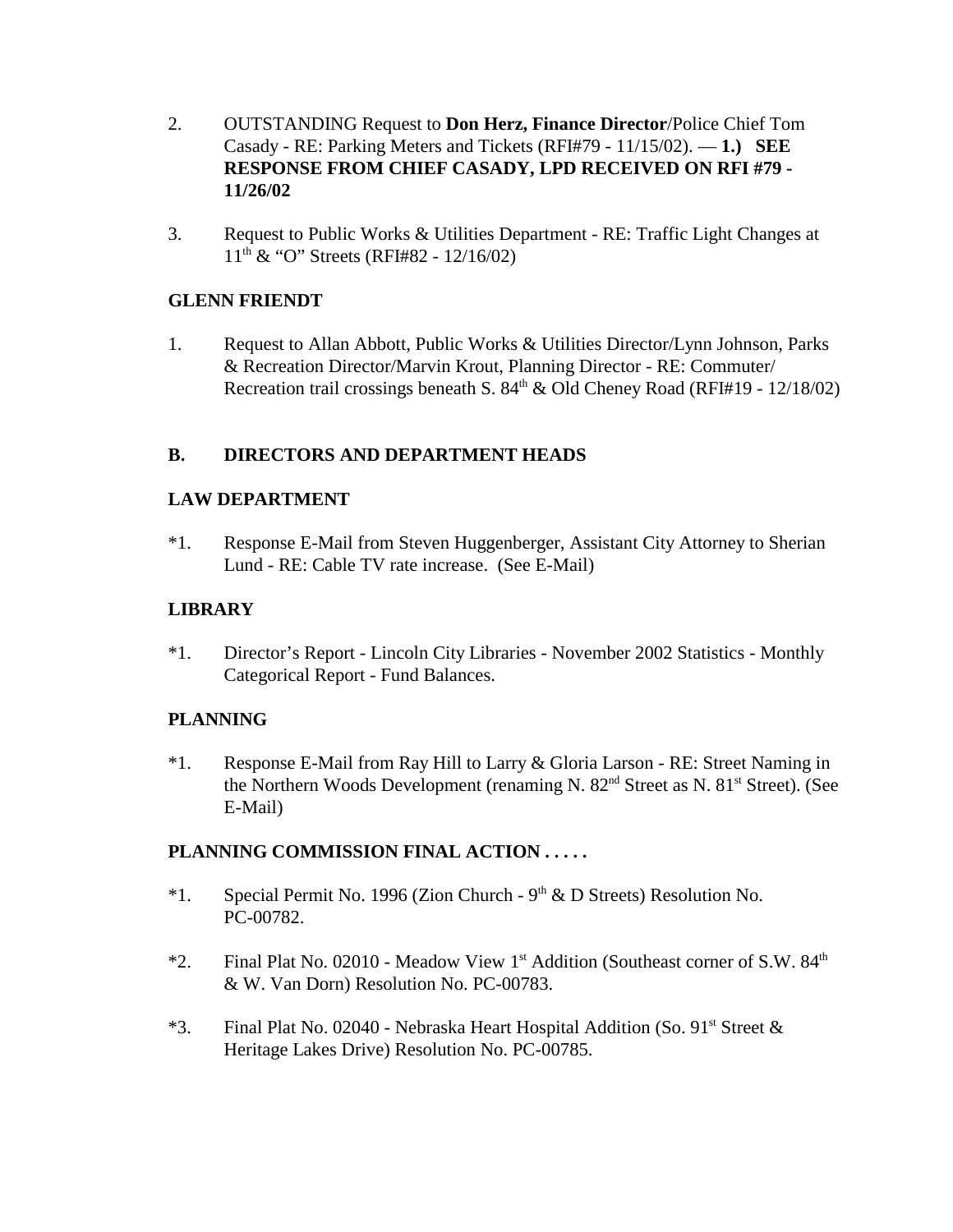- $*4.$  Final Plat No. 02042 North Hills  $4<sup>th</sup>$  Addition (North  $14<sup>th</sup>$  Street and Morton Street) Resolution No. PC-00786.
- \*5. Final Plat No. 02032 Stone Bridge Creek  $2<sup>nd</sup>$  Addition (North  $14<sup>th</sup>$  and Humphrey Avenue) Resolution No. PC-00784.
- \*6. Special Permit No. 1973A (Waiver of fall zone 3800 Cornhusker Highway) Resolution No. PC-00781.

# **PUBLIC WORKS & UTILITIES DEPARTMENT**

- \*1. Memo from Allan Abbott RE: 33rd Street and Van Dorn Left Turn Lane. (See Memo)
- \*2. Response E-Mail from Scott Opfer RE: Capital Parkway & South Right on Red. (See E-Mail)

#### **WEED CONTROL AUTHORITY**

\*1. Combined Weed Program - City of Lincoln - November 2002 Monthly Report - Weed Control Authority.

#### **C. MISCELLANEOUS**

- \*1. Letter from Tim Knott RE: To encourage you to vote in favor of Impact Fees. (Council & City Clerk received their copies of this letter on 12/16/02 during the Council Meeting) (See Letter)
- \*2. E-Mail from S. June Remington RE: A 'Thank-You" Her LES Reappointment. (See E-Mail)
- \*3. Letter from Patty L. West-Moore, Project Manager/Senior Consultant, Technical Analysis & Application Solutions, Inc. - RE: Writing this letter because of the article in the Lincoln Journal Star 12/12/2002, titled "LFD asks for audit of billing service". (See Letters)
- \*4. E-Mail from Thomas T. Wright RE: The 12/16/02 Council Meeting. (See E-Mail)
- \*5. Letter from Norma Lorenz RE: Alleged abuse by County jail staff of Candace Anne Weart. (See Letter)
- \*6. E-Mail from Tom Farnsworth, City Administrator, Winner, SD RE: Ordinance Update - Public Nudity. (See E-Mail)